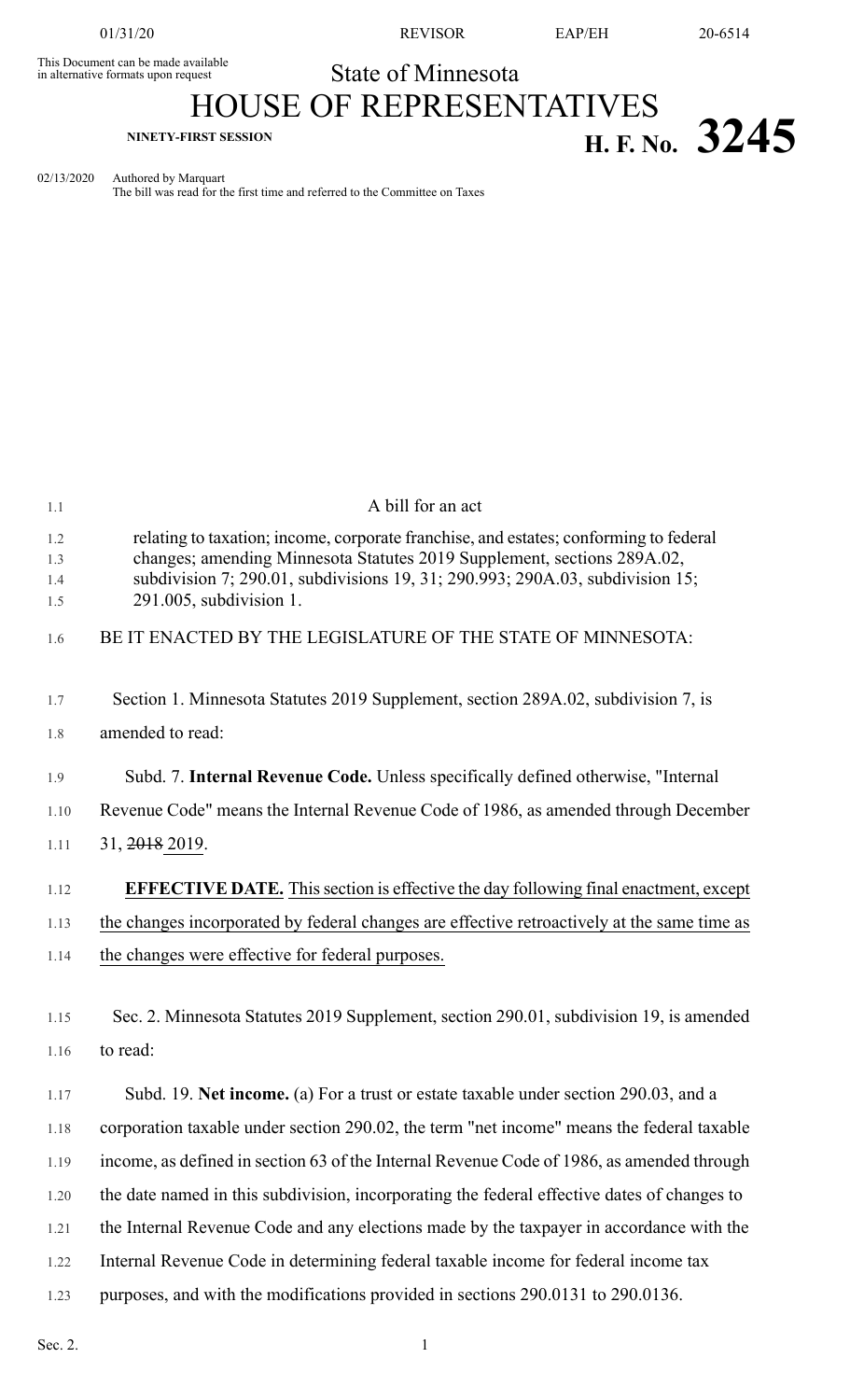2.1 (b) For an individual, the term "net income" means federal adjusted gross income with 2.2 the modifications provided in sections 290.0131, 290.0132, and 290.0135 to 290.0137. 2.3 (c) In the case of a regulated investment company or a fund thereof, as defined in section 2.4 851(a) or  $851(g)$  of the Internal Revenue Code, federal taxable income means investment 2.5 company taxable income as defined in section 852(b)(2) of the Internal Revenue Code, 2.6 except that: 2.7 (1) the exclusion of net capital gain provided in section  $852(b)(2)(A)$  of the Internal 2.8 Revenue Code does not apply; 2.9 (2) the deduction for dividends paid under section  $852(b)(2)(D)$  of the Internal Revenue 2.10 Code must be applied by allowing a deduction for capital gain dividends and exempt-interest 2.11 dividends as defined in sections  $852(b)(3)(C)$  and  $852(b)(5)$  of the Internal Revenue Code; 2.12 and 2.13 (3) the deduction for dividends paid must also be applied in the amount of any 2.14 undistributed capital gains which the regulated investment company elects to have treated 2.15 as provided in section  $852(b)(3)(D)$  of the Internal Revenue Code. 2.16 (d) The net income of a real estate investment trust as defined and limited by section 2.17 856(a), (b), and (c) of the Internal Revenue Code means the real estate investment trust 2.18 taxable income as defined in section  $857(b)(2)$  of the Internal Revenue Code. 2.19 (e) The net income of a designated settlement fund as defined in section 468B(d) of the 2.20 Internal Revenue Code meansthe grossincome as defined in section 468B(b) of the Internal 2.21 Revenue Code. 2.22 (f) The Internal Revenue Code of 1986, as amended through December 31, 2018 2019, 2.23 shall be in effect for taxable years beginning after December 31, 1996. 2.24 (g) Except as otherwise provided, references to the Internal Revenue Code in this 2.25 subdivision and sections 290.0131 to 290.0136 mean the code in effect for purposes of 2.26 determining net income for the applicable year. 2.27 **EFFECTIVE DATE.** Thissection is effective the day following final enactment, except 2.28 the changes incorporated by federal changes are effective retroactively at the same time as 2.29 the changes were effective for federal purposes.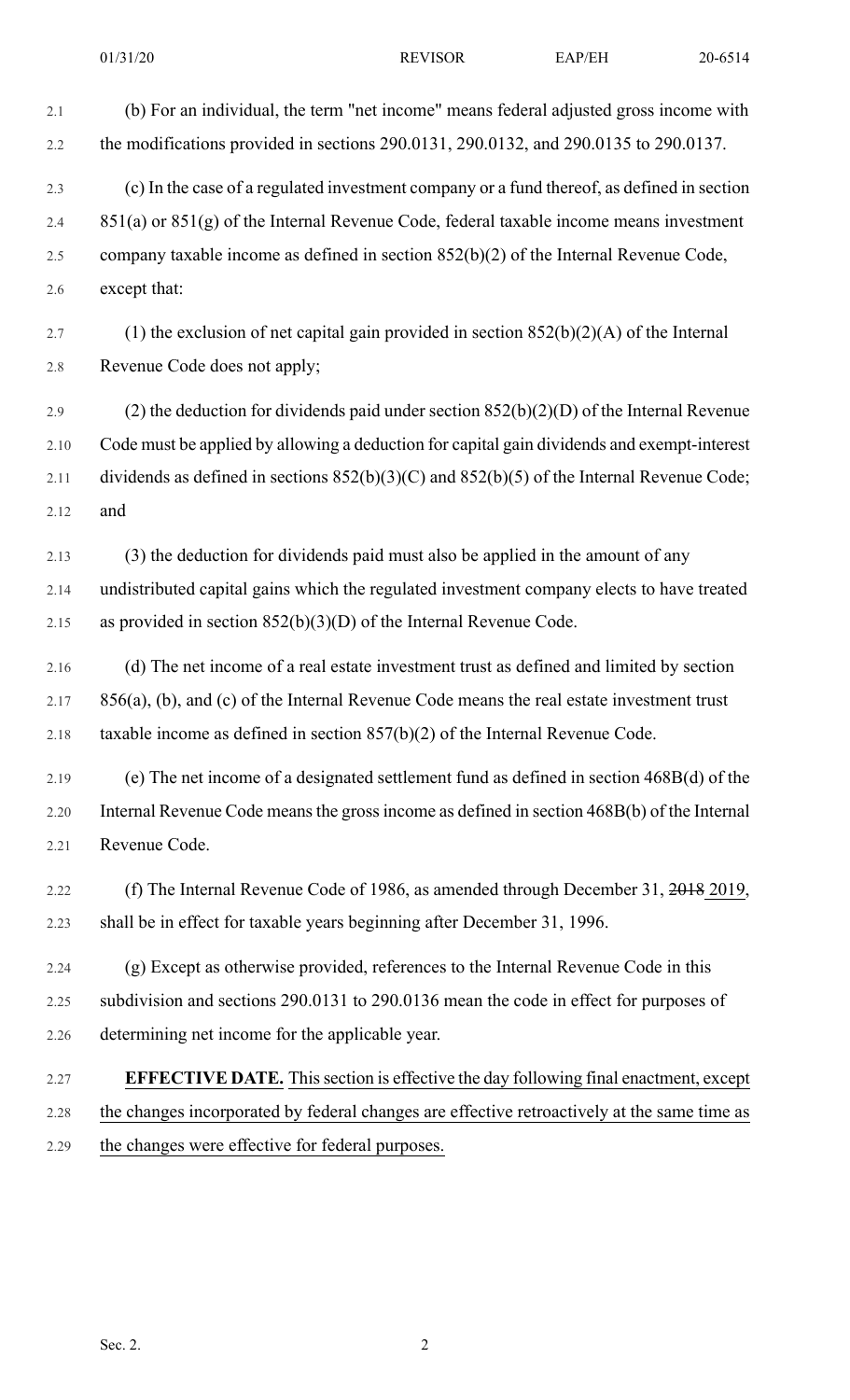- 3.1 Sec. 3. Minnesota Statutes 2019 Supplement, section 290.01, subdivision 31, is amended 3.2 to read:
- 3.3 Subd. 31. **Internal Revenue Code.** Unless specifically defined otherwise, "Internal 3.4 Revenue Code" means the Internal Revenue Code of 1986, as amended through December 3.5 31, 2018 2019. Internal Revenue Code also includes any uncodified provision in federal 3.6 law that relates to provisions of the Internal Revenue Code that are incorporated into
- 3.7 Minnesota law.

## 3.8 **EFFECTIVE DATE.** Thissection is effective the day following final enactment, except 3.9 the changes incorporated by federal changes are effective retroactively at the same time as 3.10 the changes were effective for federal purposes.

3.11 Sec. 4. Minnesota Statutes 2019 Supplement, section 290.993, is amended to read:

#### 3.12 **290.993 SPECIAL LIMITED ADJUSTMENT.**

3.13 (a) For an individual income taxpayer subject to tax under section 290.06, subdivision 3.14 2c, or a partnership that elects to file a composite return under section 289A.08, subdivision 3.15 7, for taxable years beginning after December 31, 2017, and before January 1, 2019, the 3.16 following special rules apply:

- 3.17 (1) an individual income taxpayer may: (i) take the standard deduction; or (ii) make an  $3.18$  election under section  $63(e)$  of the Internal Revenue Code to itemize, for Minnesota individual 3.19 income tax purposes, regardless of the choice made on their federal return; and
- 3.20 (2) there is an adjustment to tax equal to the difference between the tax calculated under 3.21 this chapter using the Internal Revenue Code as amended through December 16, 2016, and 3.22 the tax calculated under this chapter using the Internal Revenue Code amended through 3.23 December 31, 2018, before the application of credits. The end result must be zero additional 3.24 tax due or refund.
- 3.25 (b) The adjustment in paragraph (a), clause (2), does not apply to any changes due to 3.26 sections 11012, 13101, 13201, 13202, 13203, 13204, 13205, 13207, 13301, 13302, 13303, 3.27 13313, 13502, 13503, 13801, 14101, 14102, 14211 through 14215, and 14501 of Public 3.28 Law 115-97; and section 40411 of Public Law 115-123.
- 3.29 (c) For an individual income taxpayer or partnership subject to an adjustment under 3.30 paragraph (a), clause (2), any change in tax as a result of amendments to the Internal Revenue 3.31 Code in Public Law 116-94 must be calculated after the adjustment.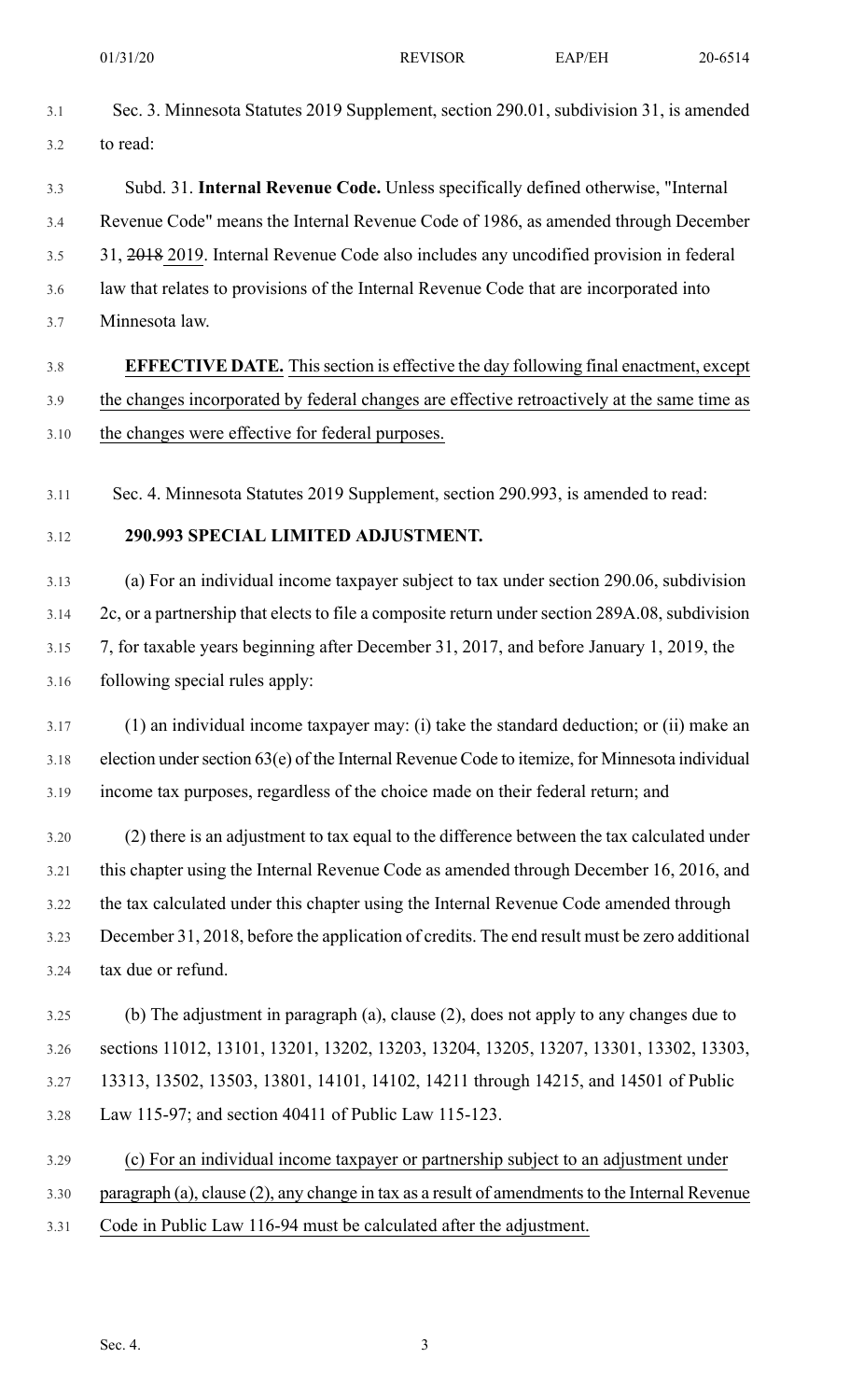4.1 **EFFECTIVE DATE.** Thissection is effective for taxable years beginning after December 4.2 31, 2017, and before January 1, 2019. 4.3 Sec. 5. Minnesota Statutes 2019 Supplement, section 290A.03, subdivision 15, is amended 4.4 to read: 4.5 Subd. 15. **Internal Revenue Code.** "Internal Revenue Code" meansthe Internal Revenue 4.6 Code of 1986, as amended through December 31, 2018 2019. 4.7 **EFFECTIVE DATE.** Thissection is effective for property tax refunds based on property 4.8 taxes payable after December 31, 2020, and rent paid after December 31, 2019. 4.9 Sec. 6. Minnesota Statutes 2019 Supplement, section 291.005, subdivision 1, is amended 4.10 to read: 4.11 Subdivision 1. **Scope.** Unlessthe context otherwise clearly requires, the following terms 4.12 used in this chapter shall have the following meanings: 4.13 (1) "Commissioner" means the commissioner of revenue or any person to whom the 4.14 commissioner has delegated functions under this chapter. 4.15 (2) "Federal gross estate" means the gross estate of a decedent as required to be valued 4.16 and otherwise determined for federal estate tax purposes under the Internal Revenue Code, 4.17 increased by the value of any property in which the decedent had a qualifying income interest 4.18 for life and for which an election was made under section 291.03, subdivision 1d, for 4.19 Minnesota estate tax purposes, but was not made for federal estate tax purposes. 4.20 (3) "Internal Revenue Code" means the United States Internal Revenue Code of 1986, 4.21 as amended through December 31, 2018 2019. 4.22 (4) "Minnesota gross estate" means the federal gross estate of a decedent after (a) 4.23 excluding therefrom any property included in the estate which has its situs outside Minnesota, 4.24 and (b) including any property omitted from the federal gross estate which is includable in 4.25 the estate, has its situs in Minnesota, and was not disclosed to federal taxing authorities. 4.26 (5) "Nonresident decedent" means an individual whose domicile at the time of death 4.27 was not in Minnesota. 4.28 (6) "Personal representative" meansthe executor, administrator or other person appointed 4.29 by the court to administer and dispose of the property of the decedent. If there is no executor, 4.30 administrator or other person appointed, qualified, and acting within this state, then any 4.31 person in actual or constructive possession of any property having a situs in this state which 01/31/20 **REVISOR** EAP/EH 20-6514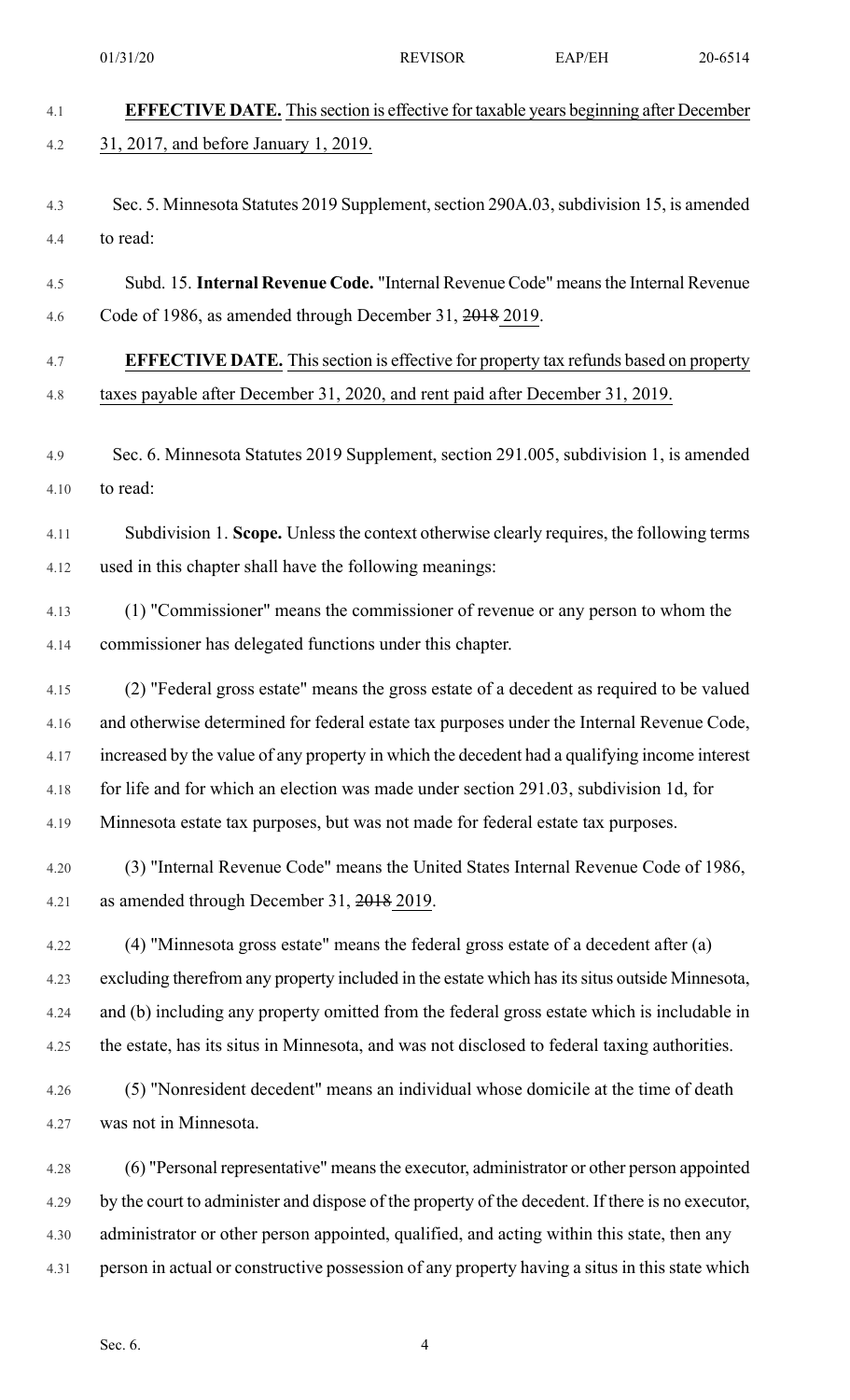5.1 is included in the federal gross estate of the decedent shall be deemed to be a personal 5.2 representative to the extent of the property and the Minnesota estate tax due with respect 5.3 to the property.

5.4 (7) "Resident decedent" means an individual whose domicile at the time of death was 5.5 in Minnesota. The provisions of section 290.01, subdivision 7, paragraphs (c) and (d), apply 5.6 to determinations of domicile under this chapter.

- 5.7 (8) "Situs of property" means, with respect to:
- 5.8 (i) real property, the state or country in which it is located;

5.9 (ii) tangible personal property, the state or country in which it was normally kept or 5.10 located at the time of the decedent's death or for a gift of tangible personal property within 5.11 three years of death, the state or country in which it was normally kept or located when the 5.12 gift was executed;

5.13 (iii) a qualified work of art, as defined in section  $2503(g)(2)$  of the Internal Revenue 5.14 Code, owned by a nonresident decedent and that is normally kept or located in this state 5.15 because it is on loan to an organization, qualifying as exempt from taxation under section  $5.16$   $501(c)(3)$  of the Internal Revenue Code, that is located in Minnesota, the situs of the art is 5.17 deemed to be outside of Minnesota, notwithstanding the provisions of item (ii); and

5.18 (iv) intangible personal property, the state or country in which the decedent was domiciled 5.19 at death or for a gift of intangible personal property within three years of death, the state or 5.20 country in which the decedent was domiciled when the gift was executed.

5.21 For a nonresident decedent with an ownership interest in a pass-through entity with 5.22 assets that include real or tangible personal property, situs of the real or tangible personal 5.23 property, including qualified works of art, is determined as if the pass-through entity does 5.24 not exist and the real or tangible personal property is personally owned by the decedent. If 5.25 the pass-through entity is owned by a person or persons in addition to the decedent, ownership 5.26 of the property is attributed to the decedent in proportion to the decedent's capital ownership 5.27 share of the pass-through entity.

5.28 (9) "Pass-through entity" includes the following:

5.29 (i) an entity electing S corporation status under section 1362 of the Internal Revenue 5.30 Code;

5.31 (ii) an entity taxed as a partnership under subchapter K of the Internal Revenue Code;